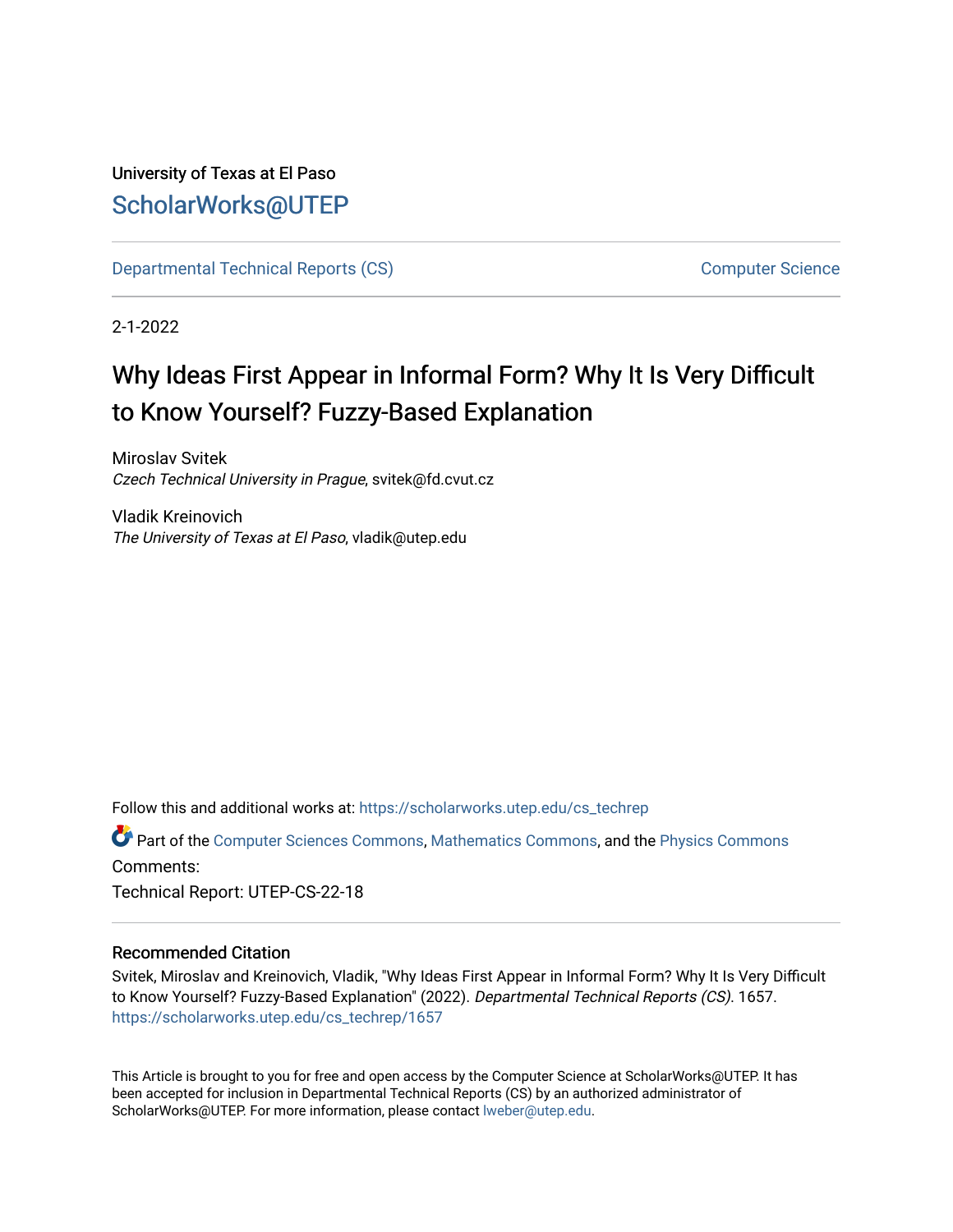# **Why Ideas First Appear in Informal Form? Why It Is Very Difficult to Know Yourself? Fuzzy-Based Explanation**

Miroslav Svítek and Vladik Kreinovich

**Abstract** To a lay person reading about history of physics, it may sound as if the progress of physics comes from geniuses whose inspiration leads them to precise equations that – almost magically – explain all the data: this is what Newton did with mechanics, this is what Schroedinger did with quantum physics, this is what Einstein did with gravitation. However, a deeper study of history of physics shows that in all these cases, these geniuses did not start from scratch – they formalized ideas that first appeared in imprecise ("fuzzy") form. In this paper, we explain – on the qualitative level – *why* ideas usually first appear in informal, imprecise form. This explanations enables us to understand other seemingly counterintuitive facts – e.g., that it is much more difficult for a person to know him/herself than to know others. We also provide some general recommendations based on this explanation.

## **1 Formulation of the Problem**

**Ideas first appear in informal form.** From a purely mathematical viewpoint, it may seem that progress in physics and in other disciplines appears as a stroke of genius: suddenly, someone comes up with equations, these equations fit the experiments perfectly, Nobel prize and fame follows – and the cycle continues with the next genius equation.

- Newton came up with equations of mechanics,
- Maxwell came up with equations of electrodynamics,

Miroslav Svítek

Vladik Kreinovich University of Texas at El Paso, 500 W. University, El Paso, TX 79968, USA e-mail: vladik@utep.edu

Faculty of Transportation Sciences, Czech Technical University in Prague, Konviktska 20 CZ-110 00 Prague 1, Czech Republic, e-mail: svitek@fd.cvut.cz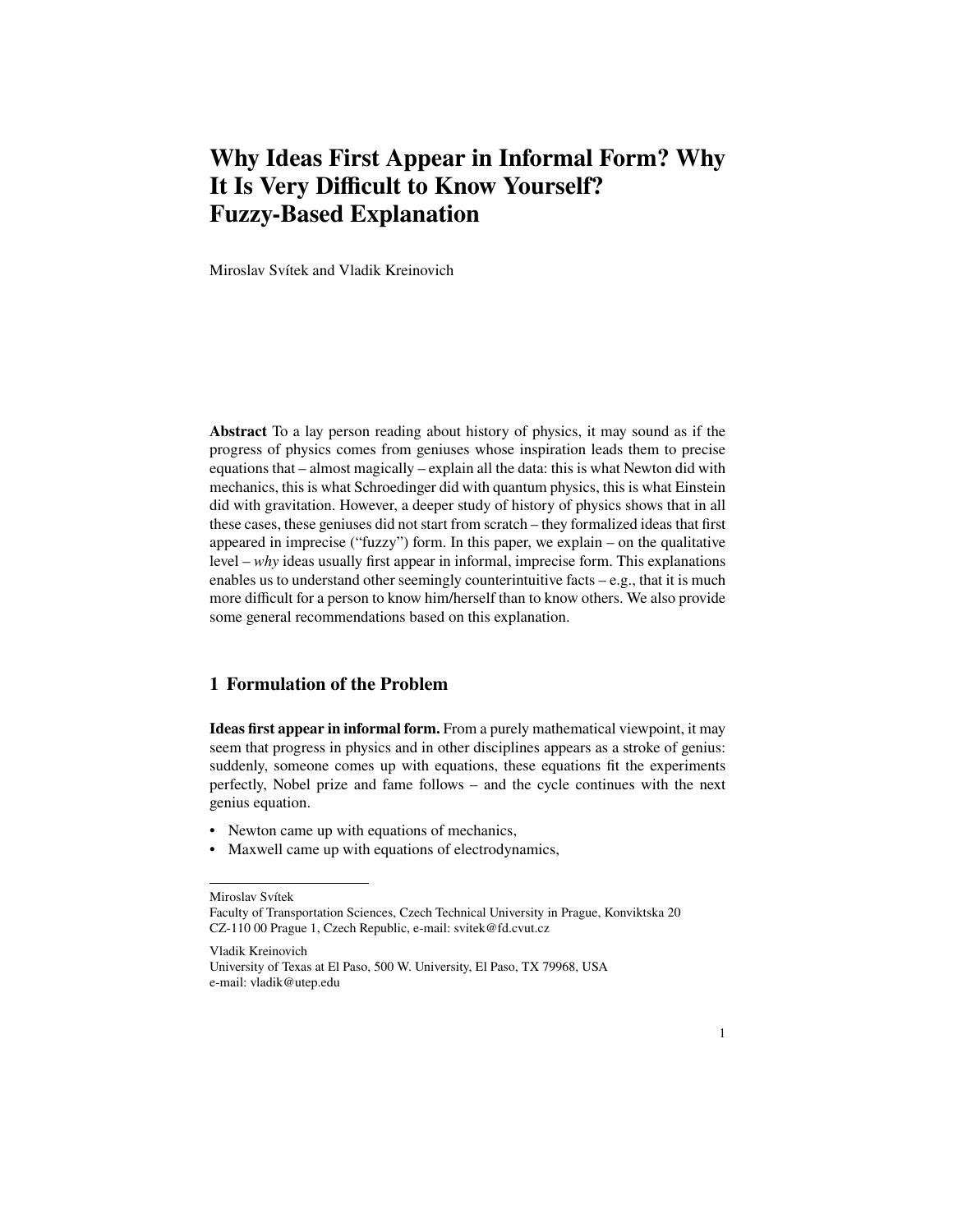- Schroedinger came up with equations of quantum mechanics,
- Einstein came up with equations of General Relativity that describe gravity, etc.

However, physicists know better. They know that equations did not come out of nowhere. In most cases, first, there is an informal vague idea, then this idea is getting more and more precise – until finally someone comes up with absolutely precise equations. Newton based his mechanics equations on ideas of Galileo and others that have been analyzing mechanical motion for centuries. Schroedinger formalized ideas of de Broglie and others on the wave-particle duality. Einstein had vague ideas – that gravity disappears in a falling elevator and is, thus, largely equivalent to changing a coordinate system – that took him 10 years (and many unsuccessful attempts) to translate into precise equations that would fit with experimental data; see, e.g., [2, 8].

**But why?** At first glance, modern physics was formed explicitly as precise science, where everything is described by precise equations – as opposed to vague ancient and medieval thinking about the physical world. Physicists strive to be as precise as possible, their objective is never to form vague ideas – so why do vague ideas form such an important role in physics – that they are practically a ubiquitous step in all scientific discoveries?

**What we do in this paper.** In this paper, we provide a possible explanation for this phenomenon, an explanation using the ideas of fuzzy techniques. The main ideas behind this explanation enable us to explain other somewhat mysterious phenomena as well – e.g., the well-known fact that while a person knows much more about him/herself than about others, analyzing oneself is much more difficult than analyzing others.

#### **2 Analysis of the Problem Explains the Need for Informal Ideas**

**What physicists do.** Let us describe what physicists do in general terms. We have a set of observations – in many cases, a very large set of observations – and we want to find equations that describe this set and that therefore will enable us to predict similar future phenomena.

**Usually, this is not easy.** Sometimes, these equations are reasonably easy to find. For example, when Ohm simultaneously measured how changing the voltage  $V$  changes the current  $I$  flowing through a fixed conductor, he plotted his results and saw that this dependence is linear  $I = \text{const} \cdot V$ : the famous Ohm's law. However, such cases are rare. In most real-life situations, there is no easy way to directly deduce the equations from the measurement results. In other words, there is a big distance between the experimental results and the equations.

**So how do physicists solve their problems: a general description.** If you read some popular books on history of physics, you may get a false impression that evolution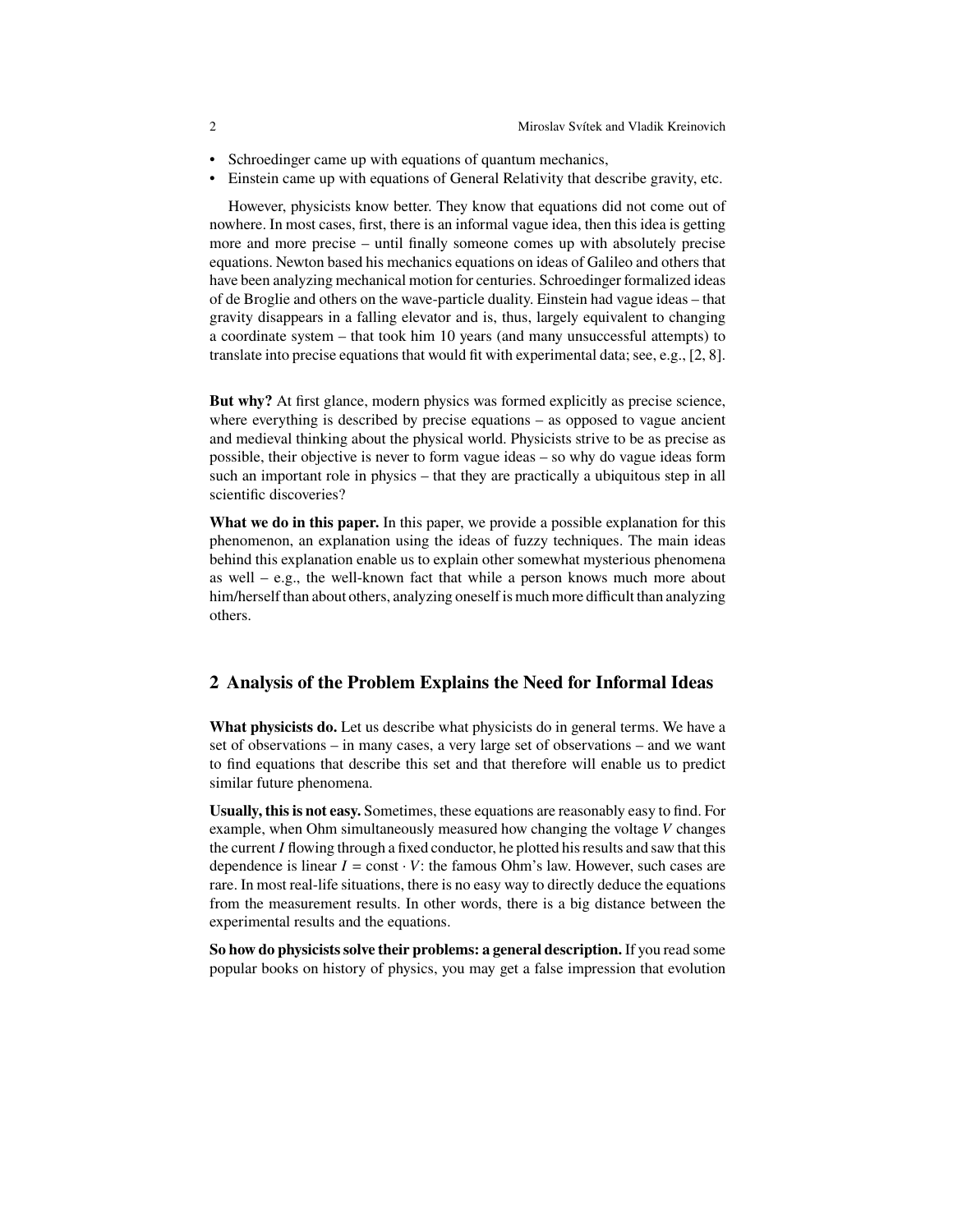Why Ideas First Appear in Informal Form? 3

of physics is a straight line: each new idea bring us closer and closer to the correct equations.

But this is a false impression. Einstein formulated many wrong theories until he came up with the right equations – and many other physicists formulated even more wrong theories.

From this viewpoint, if one takes all these failed attempts into account, the progress of physics looks not so much like a straight line but rather as a random walk on each stage – a random walk that after many attempts, reaches the desired objective (of fitting all the experimental data).

**So how do physicists solve their problems: a more detailed description.** The problem with the random walk idea is that it means, in effect, that if we want to go from the initial state (experimental data) to the desired state (equations explaining this data) separated by some distance from the initial state, then we have to consider almost all possible models within this distance from the desired state. As we have mentioned, in most real-life situations, the distance  $R$  between the initial state and the desired state is large. In such situations, there are many possible models in the corresponding vicinity of the initial state. The number of these models is proportional to the volume  $\sim R^d$  of this vicinity (where d is the dimension of this space), and is, therefore, large. Thus, it is not realistic to try all possible models in this vicinity.

And this is not how models actually appeared. It is not that Schroedinger tried all possible differential equations of a given complexity – that would have taken forever. So how do physicists operate?

Random walk works well when the distance  $R$  between the starting state and the desired state is small. In this case, we have not that many possible models within a vicinity of radius  $R$ , and it is indeed possible to try all of them.

So, a natural idea is to somehow come up with intermediate objectives. Instead of looking for a precise model that explains all the data, it is desirable to come up with several intermediate objectives, so that:

- the first desired state is close to the data,
- the second desired state is close to the first desired state, etc., and
- at the end, the last intermediate state is close to the desired final state.

This is similar to crossing a mountain stream: if this stream is wide, it is very difficult to cross, but if we have rocks showing out of water, we can often easuly go from one rock to another until we reach the other bank.

So how can we form such intermediate states?

**How to form intermediate states: a natural idea.** The ultimate objective is to have a model that fits all the data exactly  $-$  i.e., that is consistent with all the available data (of course, if we take into account that all available data comes from measurement uncertainty; see, e.g., [7]).

Coming up with a model that exactly describes all the data often requires that we determine the values of a large number of parameters  $p$ . In general, the number of possible models  $-$  i.e., the number of possible combinations of these parameter values – grows with p as  $N^p$ , where N is the number of possible values of each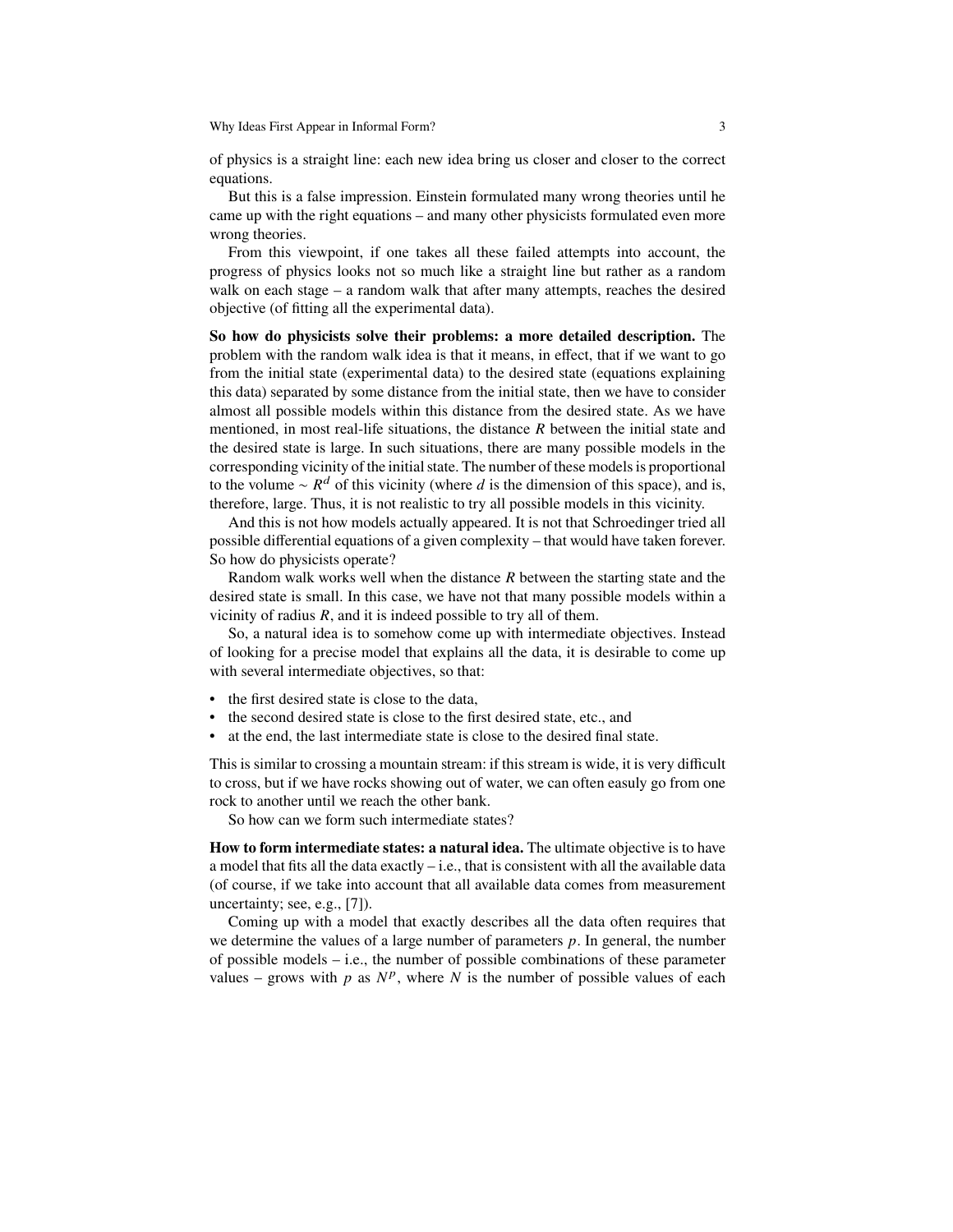parameter. This number grows exponentially with  $p$ , so for large  $p$ , it becomes not feasible to try all of them.

Thus, as an intermediate step, we need to select class of models that is characterized by fewer parameters. Of course, if we need a large number of parameters to fit the data *exactly*, there is no way to fit the data exactly with fewer parameters. So, on the intermediate stages, we need to use to use models that fit the data *approximately*.

This naturally leads to all kind of ways to describe what the word "approximate" means. This word has some formalizations, but in general, it is an informal word – and thus, a natural general way to describe this imprecise word in precise terms is to use techniques for translating imprecise words from natural language into precise language, and this is exactly what fuzzy techniques (see, e.g.,  $[1, 3, 4, 5, 6, 9]$ ) are about.

**How ideas evolve – from this viewpoint.** Once we found a model that provides an approximate description of the corresponding phenomena, a natural next objective is to try to modify this approximate model so that the resulting modification provides a more accurate description, etc.

The whole idea of imprecision (fuzziness) is related to the fact that we are dealing with an approximation. The more accurate the model, the smaller the need for approximation, and thus, the smaller the need to take fuzziness into account. Thus, ideas that initially appear in a very fuzzy form become more and more precise, less and less fuzzy – until someone makes the last step and comes up with precise equations.

# **3 From This Viewpoint, Measurement Errors Are the Blessing in Disguise**

**Unexpected conclusion.** The above analysis leads to a somewhat unexpected conclusion: that measurement errors are good for cognition. At first glance, this sounds counter-intuitive: the more accurate the measurement, the more information we gain about the world, so the easier it is to cognise it. However, this idea starts making sense if we take into account that at first, we want to come up with an approximate model.

**Historical examples.** For example:

- while Ohm's law is, in many cases, very accurate, and in many situations, the voltage  $V$  is indeed proportional to the current  $I$ ,
- in reality, the dependence of  $V$  on  $I$  is not linear.

If Ohm was able to perform very accurate measurements, he would never be able to find a complex formula that exactly describes the empirical dependence. However, since his measurements were not very accurate (there was a significant measurement error), linear dependence provided – within this accuracy – a very good fit for all the measurement results.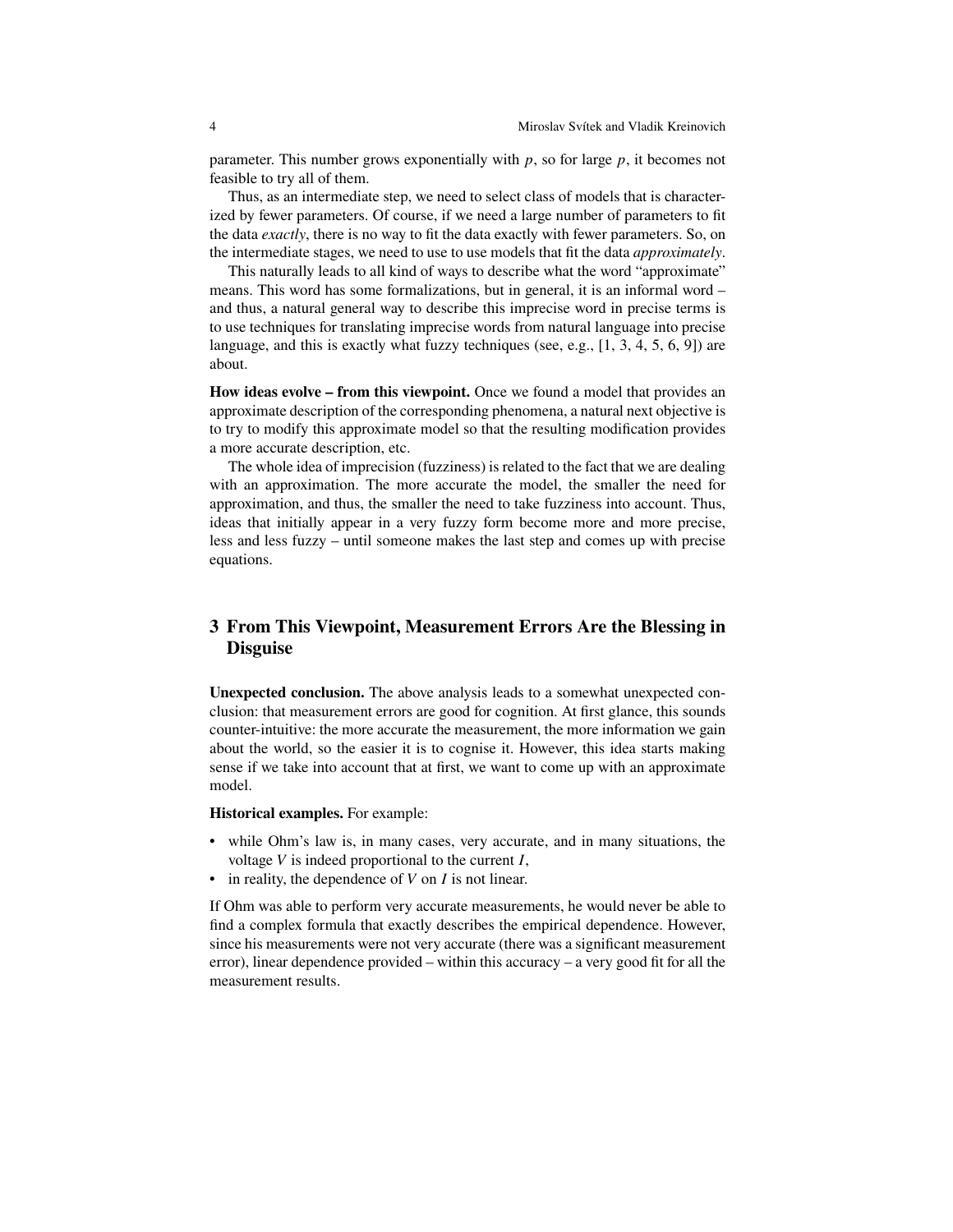Why Ideas First Appear in Informal Form? 5

Similarly, if Newton had access to all modern super-precise astronomical measurements, he would never be able to come up with his theory of gravitation: the exact description of this data requires much more complex equations of General Relativity. However, since in Newton's days, measurements were not that accurate, he was able to come up with equations that  $-$  within his-time accuracy  $-$  fit all the observations perfectly.

**We can avoid the curse of too accurate measurements, but this requires creativity.** Of course, this does not mean that if we have very accurate measurements, we cannot come up with theories – it just means that in this case, we need to come up with a reasonable approximate description, we need to know what needs to be taken into account and what details can be ignored. This is not easy – and this is an important part of the art of being a physicist; see, e.g., [2, 8].

For example, it is a known fact that the great 20 century mathematician David Hilbert came up with the same equations of General Relativity as Einstein – his paper was submitted only two weeks later than Einstein's. However, the big difference was that:

- while Hilbert simply presented the same complex system of non-linear differential equations,
- Einstein also provided approximate solutions and thus, the possibility to experimentally test this theory.

It is not that Einstein was a better mathematician knowing some trick of solving non-linear differential equations that Hilbert did not – far from it. The reason why Einstein was more successful is that he knew which terms in these equations can be safely ignored, which made computations much easier.

#### **4 Why Is It Difficult to Know Oneself**

Another consequence of the above general idea is that it explains a seemingly counterintuitive fact that even for people who are capable of providing great insights into the souls of others – who can predict the others' behavior, who can explain the other's behavior and who can help others change their behavior if needed  $-$  it is much more difficult to understand one's own soul, one's motivations and behaviors. For example, it is known that psychoanalysts – even the most advanced ones who can penetrate deeply into the patients' subconscious activity, need help from others to understand their own behavior and their own problems.

At first glance, it should be the other way around: while we may know a lot about others, we definitely know much more about ourselves. So, based on all this abundant information, we should be able to get a better description of ourselves than of others. However, the above argument shows that the reality is the opposite. When we know a few facts about another person, it is easier to fit these facts into a pattern. In contrast, when since we have am abundance of facts about ourselves, it is very difficult to come up with a description that fits all these facts.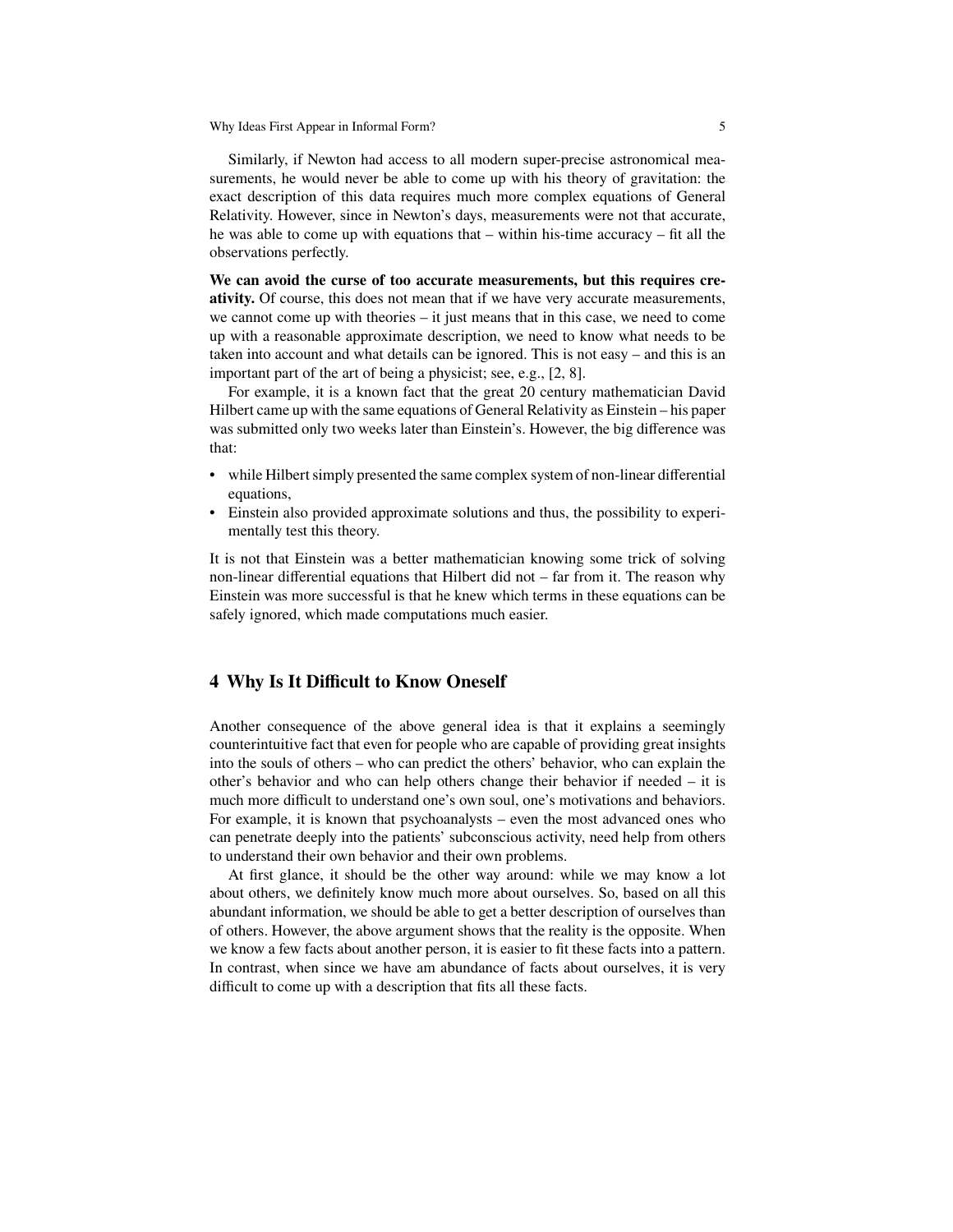### **5 How Can All This Be Used**

So, we have provided a qualitative explanation of the empirical phenomena. This may be intellectually satisfying, but from the pragmatic practical viewpoint, is this explanation useful? We cannot yet claim that we have used this explanation in practice, but we can envision how it can be used.

In the past, data was scarce. Nowadays, in many application areas, we have an abundance of information, an abundance of data – to the extent that engineers and scientists are actively working on the problem on how to store and process all this data. Often, there is so much data that it its difficult to come up with models describing all this data. This is a problem, e.g., with climate change: none of the existing models provides a perfect fit for all the observations. Our argument shows that this is not a reason to conclude – as some philosophers have been doing for centuries – that many processes in the world are not cognizable. If we cannot find a perfect fit, we should go for an approximate fit  $-e.g.,$  fuzzify the data and try to fit it with fuzzy rules. (This, by the way, is exactly what has made fuzzy control so successful.)

We should not desperately look for models that fit with  $p < 0.05$  (or whatever criteria we use): if we get such models, great, but if not, we should start with approximate models and improve them until we finally (hopefully) get the accurate equations. This is what climatologists are doing, ignoring all criticisms from statisticians, this is what we should recommend to all the sciences which are trying to find an explanation for all the available new data.

#### **Acknowledgments**

This work was supported in part by the National Science Foundation grants 1623190 (A Model of Change for Preparing a New Generation for Professional Practice in Computer Science), and HRD-1834620 and HRD-2034030 (CAHSI Includes), and by the AT&T Fellowship in Information Technology.

It was also supported by the program of the development of the Scientific-Educational Mathematical Center of Volga Federal District No. 075-02-2020-1478, and by a grant from the Hungarian National Research, Development and Innovation Office (NRDI).

#### **References**

- 1. R. Belohlavek, J. W. Dauben, and G. J. Klir, *Fuzzy Logic and Mathematics: A Historical Perspective*, Oxford University Press, New York, 2017.
- 2. R. Feynman, R. Leighton, and M. Sands, *The Feynman Lectures on Physics*, Addison Wesley, Boston, Massachusetts, 2005.